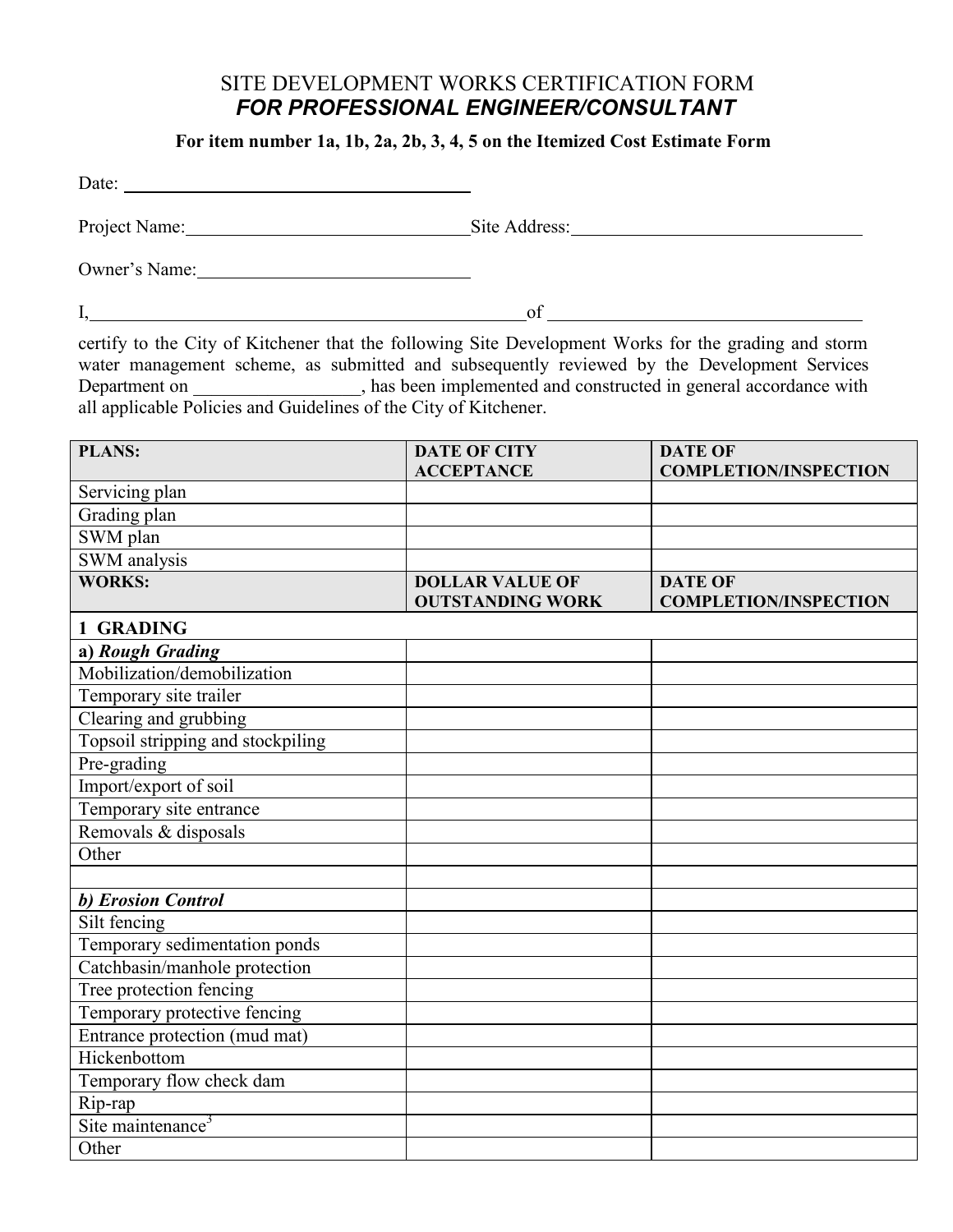| <b>WORKS:</b>                  | <b>DOLLAR VALUE OF</b><br><b>OUTSTANDING WORK</b> | <b>DATE OF</b><br><b>COMPLETION/INSPECTION</b> |  |  |
|--------------------------------|---------------------------------------------------|------------------------------------------------|--|--|
| <b>2 STORMWATER MANAGEMENT</b> |                                                   |                                                |  |  |
| a) SWM Quantity Control        |                                                   |                                                |  |  |
| Orifice                        |                                                   |                                                |  |  |
| Weir                           |                                                   |                                                |  |  |
| Infiltration chamber           |                                                   |                                                |  |  |
| Cistern                        |                                                   |                                                |  |  |
| Pond grading                   |                                                   |                                                |  |  |
| Inlet structure                |                                                   |                                                |  |  |
| Outlet structure               |                                                   |                                                |  |  |
| Roof top storage device        |                                                   |                                                |  |  |
| Access road                    |                                                   |                                                |  |  |
| Fencing                        |                                                   |                                                |  |  |
| Monitoring and sampling        |                                                   |                                                |  |  |
| Pond cleanout and maintenance  |                                                   |                                                |  |  |
| Rip-rap                        |                                                   |                                                |  |  |
| Other                          |                                                   |                                                |  |  |
|                                |                                                   |                                                |  |  |
| b) SWM Quality Control         |                                                   |                                                |  |  |
| Infiltration ponds/swales      |                                                   |                                                |  |  |
| Sedimentation chambers         |                                                   |                                                |  |  |
| Stormwater cooling facility    |                                                   |                                                |  |  |
| Oil grit separator             |                                                   |                                                |  |  |
| Other                          |                                                   |                                                |  |  |
|                                |                                                   |                                                |  |  |
| 3 SERVICING <sup>4</sup>       |                                                   |                                                |  |  |
| <b>Storm Servicing</b>         |                                                   |                                                |  |  |
| Catchbasin                     |                                                   |                                                |  |  |
| Double catchbasin              |                                                   |                                                |  |  |
| Catchbasin manhole             |                                                   |                                                |  |  |
| Ditch inlet catchbasin         |                                                   |                                                |  |  |
| Storm manhole                  |                                                   |                                                |  |  |
| Splitter manhole               |                                                   |                                                |  |  |
| Subdrains                      |                                                   |                                                |  |  |
| dia Storm sewer                |                                                   |                                                |  |  |
| dia Storm sewer                |                                                   |                                                |  |  |
| dia Storm sewer                |                                                   |                                                |  |  |
| Pipe insulation                |                                                   |                                                |  |  |
| Cleanout                       |                                                   |                                                |  |  |
| Other                          |                                                   |                                                |  |  |